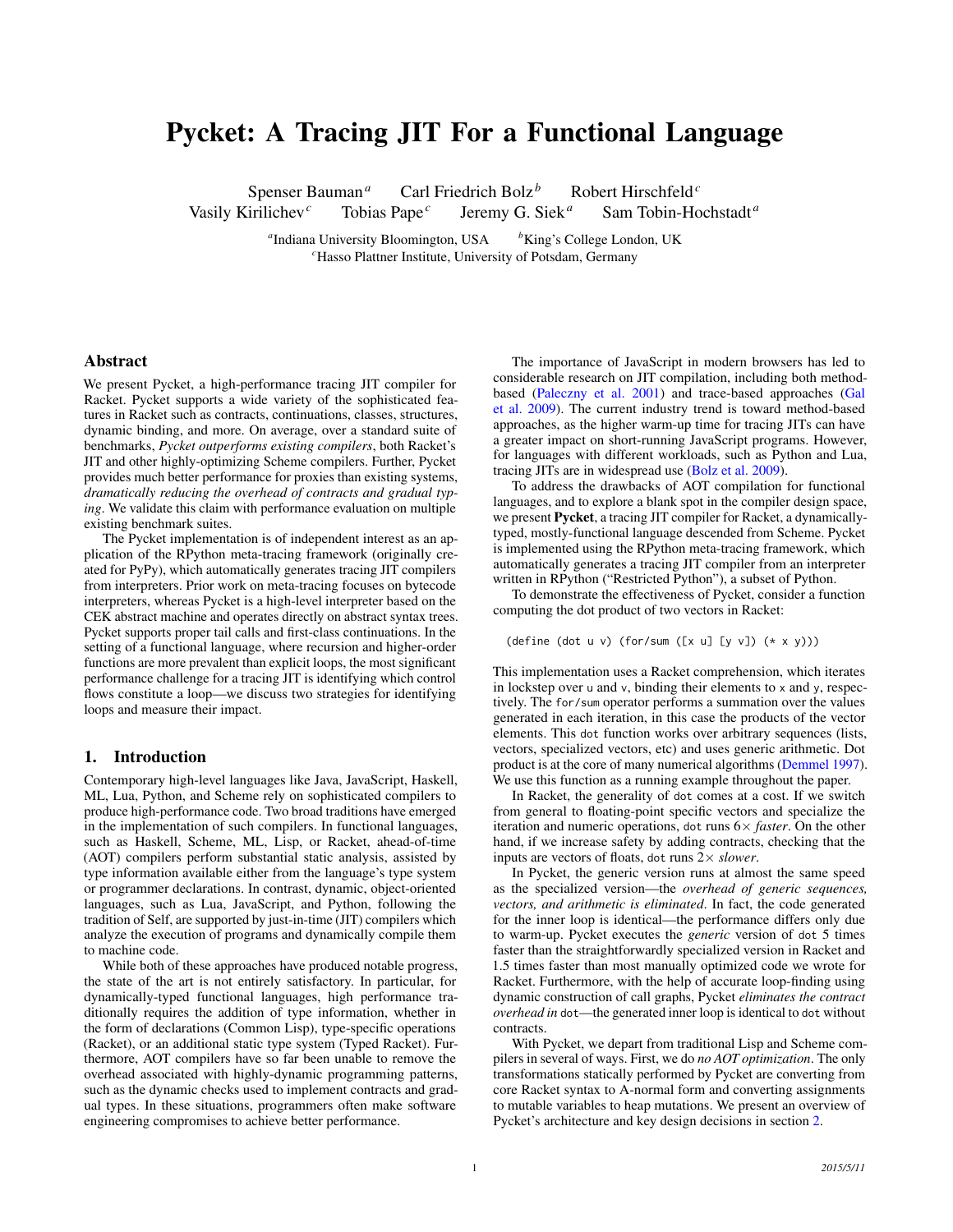Second, Pycket performs aggressive run-time optimization by leveraging RPython's *trace-based compilation* facilities. With tracebased compilation, the runtime system starts by interpreting the program and watching for hot loops. Once a hot loop is detected, the system records the instructions executed in the loop and optimizes the resulting straight-line trace. Subsequent executions of the loop use the optimized trace instead of the interpreter. Thus, Pycket automatically sees through indirections due to pointers, objects, or higher-order functions. We present background on tracing in section [3](#page-2-0) and describe optimizations that we applied to the interpreter that leverage tracing in section [5.](#page-5-0)

Trace-based compilation poses a significant challenge for functional languages such as Racket because its only looping mechanism is the function call, but not all function calls create loops. Tracing JITs have used the following approaches to detect loops, but none of them is entirely adequate for functional languages.

- *Backward Branches:* Any jump to a smaller address counts as a loop [\(Bala et al.](#page-10-1) [2000\)](#page-10-1). This approach is not suitable for an AST interpreter such as Pycket.
- *Cyclic Paths:* Returning to the same static program location counts as a loop [\(Hiniker et al.](#page-11-3) [2005\)](#page-11-3). This approach is used in PyPy [\(Bolz et al.](#page-10-0) [2009\)](#page-10-0), but in the context of Pycket, too many non-loop code paths are detected (Section [4\)](#page-4-0).
- *Static Detection:* Identify loops statically, either from explicit loop constructs [\(Bebenita et al.](#page-10-2) [2010\)](#page-10-2) or through static analysis of control flow [\(Gal and Franz](#page-11-4) [2006\)](#page-11-4).
- *Call Stack Comparison:* To detect recursive functions, [Hayashizak](#page-11-5)i [et al.](#page-11-5) [\(2011\)](#page-11-5) inspect the call stack to determine when the target of the current function call is already on the stack.

Section [4](#page-4-0) describes our approach to loop detection that combines a simplified form of call-stack comparison with an analysis based on a dynamically constructed call graph.

Overall, we make the following contributions.

- 1. We describe the first high-performance JIT compiler for a dynamically typed functional language.
- 2. We show that tracing JIT compilation works well for eliminating the overhead of proxies and contracts.
- 3. We show that our combination of optimizations eliminates the need for manual specialization.

We validate these contributions with an empirical evaluation of each contribution in section [6.](#page-7-0) Our results show that Pycket is the fastest compiler among several mature, highly-optimizing Scheme systems such as Bigloo, Gambit, and Larceny on their own benchmark suite, and that its performance on contracts is substantially better than Racket, V8, and PyPy. Also, we show that manual specialization is not needed for good performance in Pycket.<sup>[1](#page-1-1)</sup>

Pycket is available, together with links to our benchmarks, at

<https://github.com/samth/pycket>

# <span id="page-1-0"></span>2. Pycket Primer

This section presents the architecture of Pycket but defers the description of the JIT to section [3.](#page-2-0) Pycket is an implementation of Racket but is built in a way that generalizes to other dynamically typed, functional languages. Fundamentally, Pycket is an implementation of the CEK machine [\(Felleisen and Friedman](#page-11-6) [1987\)](#page-11-6) but scaled up from the lambda calculus to most of Racket, including

$$
e ::= x \mid \lambda x. e \mid e e
$$
\n
$$
\kappa ::= [] \mid \arg(e, \rho) :: \kappa \mid \text{fun}(v, \rho) :: \kappa
$$
\n
$$
\langle x, \rho, \kappa \rangle \longmapsto \langle \rho(x), \rho, \kappa \rangle
$$
\n
$$
\langle (e_1 \ e_2), \rho, \kappa \rangle \longmapsto \langle e_1, \rho, \arg(e_2, \rho) :: \kappa \rangle
$$
\n
$$
\langle v, \rho, \arg(e, \rho') :: \kappa \rangle \longmapsto \langle e, \rho', \text{fun}(v, \rho) :: \kappa \rangle
$$
\n
$$
\langle v, \rho, \text{fun}(\lambda x. e, \rho') :: \kappa \rangle \longmapsto \langle e, \rho'[x \mapsto v], \kappa \rangle
$$

<span id="page-1-3"></span>

macros, assignment, multiple values, modules, structures, continuation marks and more. While this precise combination of features may not be present in many languages, the need to handle higherorder functions, dynamic data structures, control operators, and dynamic binding is common to languages ranging from OCaml to JavaScript.

Now to describe the implementation of Pycket, consider again the dot product function from the introduction:

(define (dot u v) (for/sum ([x u] [y v]) (\* x y)))

This example presents several challenges. First, for/sum and define are macros, which must be expanded to core syntax before interpretation. Second, these macros rely on runtime support functions from libraries, which must be loaded to run the function. Third, this loop is implemented with a tail-recursive function, which must avoid stack growth. We now describe our solutions to each of these challenges in turn.

*Macros & Modules* Pycket uses Racket's macro expander [\(Flatt](#page-11-7) [2002\)](#page-11-7) to evaluate macros, thereby reducing Racket programs to just a few *core forms* implemented by the runtime system [\(Tobin-](#page-11-8)[Hochstadt et al.](#page-11-8) [2011\)](#page-11-8).

To run a Racket program,<sup>[2](#page-1-2)</sup> Pycket uses Racket to macro-expand all the modules used in a program and write the resulting forms and metadata JSON encoded files. Pycket then reads the serialized representation, parses it to an AST, and executes it. Adopting this technique enables Pycket to handle most of the Racket language while focusing on the key research contributions.

Assignment conversion and ANF Once a module is expanded to core Racket and parsed from the serialized representation, Pycket performs two transformations on the AST. First, the program is converted to A-normal form (ANF), ensuring that all non-trivial expressions are named [\(Danvy](#page-11-9) [1991;](#page-11-9) [Flanagan et al.](#page-11-10) [1993\)](#page-11-10). For example, converting the expression on the left to ANF yields the expression on the right.

$$
(* (+ x 2) (+ y 3))
$$
\n
$$
(* (+ x 2) (+ y 3))
$$
\n
$$
(* t 1 t 2))
$$

Strictly speaking, converting to ANF might be characterized an AOT optimization in Pycket, however, the traditional use of ANF is not an optimization in itself, but as a simplified intermediate representation to enable further analysis and optimization, which Pycket does not do. We discuss below why ANF improves performance and the specific challenges in an interpreter only context.

Next, we convert all mutable variables (those that are the target of set!) into heap-allocated cells. This is a common technique in Lisp systems, and Racket performs it as well. This approach allows environments to be immutable mappings from variables to values, and localizes mutation in the heap. Additionally, each AST node stores its static environment; see section [5.1](#page-5-1) for how this is used.

<span id="page-1-1"></span><sup>&</sup>lt;sup>1</sup> This paper builds on unpublished, preliminary work presented by [Bolz et al.](#page-10-3) [\(2014\)](#page-10-3). This paper reports major improvements with respect to performance, optimizations, loop-finding, coverage of the Racket language, and breadth of benchmarks, including programs with contracts.

<span id="page-1-2"></span><sup>2</sup> Pycket supports programs written as modules but not an interactive REPL.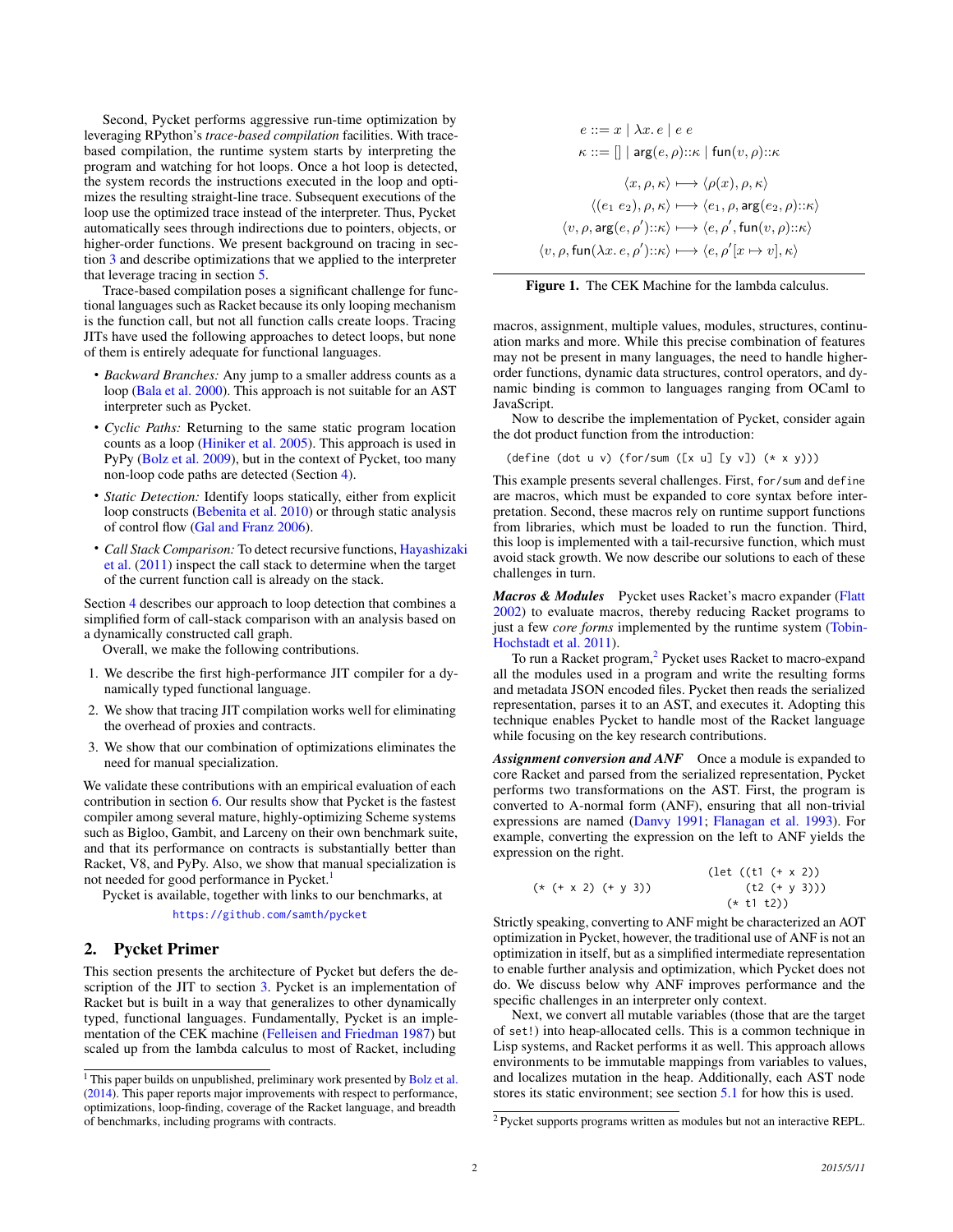*CEK states and representation* With our program in its final form, we now execute it using the CEK machine. To review, the CEK machine is described by the four transition rules in Figure [1.](#page-1-3) The CEK state has the form  $\langle e, \rho, \kappa \rangle$  where e is the AST for the program (the control),  $\rho$  is the environment (a mapping of variables to values), and  $\kappa$  is the continuation. A continuation is a sequence of frames and there are two kinds of frames:  $arg(e, \rho)$  represents the argument of a function application that is waiting to be evaluated and fun( $v, \rho$ ) represents a function that is waiting for its argument. The first transition evaluates a variable by looking it up in the environment. The second and third transitions concern function applications; they reduce the function and argument expressions to values. The fourth transition performs the actual function call. Because no continuations are created when entering a function, tail calls are space efficient.

Initial execution of a program such as dot begins by injecting the expanded, assignment-converted and A-normalized program into a CEK machine triple with an empty continuation and environment. The following is the (slightly simplified) main loop of the interpreter.

try:

while True: ast, env, cont = ast.interpret(env, cont) except Done, e: return e.values

This RPython code continuously transforms an (ast, env, cont) CEK triple into a new one, by calling the interpret method of the ast, with the current environment env and continuation cont as an argument. This process goes on until the continuation is the empty continuation, in which case a Done exception is raised, which stores the return value.

Environments and continuations are straightforward linked lists of frames, although environments store only values, not variable names, using the static environment information to aid lookup. Continuation frames are the frames from the CEK machine, extended to handle Racket's additional core forms such as begin and letrec.

Each continuation also contains information for storing *continuation marks* [\(Clements](#page-11-11) [2006\)](#page-11-11), a Racket feature supporting stack inspection and dynamic binding. Because each continuation frame is represented explicitly and heap-allocated in the interpreter, rather than using the conventional procedure call stack, first-class continuations, as created by call/cc, are straightforward to implement, and carry very little run-time penalty, as the results of section [6](#page-7-0) show. In this, our runtime representation resembles that of Standard ML of New Jersey [\(Appel and MacQueen](#page-10-4) [1991\)](#page-10-4).

This approach also makes it straightforward to implement proper tail calls, as required by Racket and the Scheme standard [\(Sperber](#page-11-12) [et al.](#page-11-12) [2010\)](#page-11-12). On the other hand, one complication is that runtime primitives that call Racket procedures must be written in a variant of continuation-passing style, since each Racket-level function expects its continuation to be allocated explicitly and pushed on the continuation register. In contrast, typical interpreters written in RPython (and the Racket runtime system itself) expect user-level functions to return to their callers in the conventional way.

*Contracts and Chaperones* One distinctive feature of Racket is the extensive support for higher-order software contracts [\(Findler](#page-11-13) [and Felleisen](#page-11-13) [2002\)](#page-11-13). Software contracts allow programmers to specify preconditions, postconditions, and invariants using the programming language itself. This enables debugging, verification, program analysis, random testing, and gradual typing, among many other language features. Higher-order contracts allow greater expressiveness, scaling these features to modern linguistic constructs, but at the cost of wrappers and indirections, which often entail noticeable performance overhead. Contracts are also used in the implementation of gradual typing in Typed Racket [\(Tobin-Hochstadt and Felleisen](#page-11-14)

[2008\)](#page-11-14), where they protect the boundary between typed and untyped code. Here again, the cost of these wrappers has proved significant [\(St-Amour et al.](#page-11-15) [2012\)](#page-11-15).

In Racket, contracts are implemented using the *chaperone* and *impersonator* proxying mechanism [\(Strickland et al.](#page-11-16) [2012\)](#page-11-16), and make heavy use of Racket's structure system. These are the most complex parts of the Racket runtime system that Pycket supports providing comprehensive implementations of both. This support is necessary to run both the Racket standard library and most Racket programs. Our implementations of these features follow the highlevel specifications closely. In almost all cases, the tracing JIT compiler is nonetheless able to produce excellent results.

*Primitives and values* Racket comes with over 1,400 primitive functions and values; Pycket implements close to half of them. These range from numeric operations, where Pycket implements the full numeric tower including bignums, rational numbers, and complex numbers, to regular expression matching, to input/output including a port abstraction. As of this writing, more than half of the non-test lines of code in Pycket implement primitive functions.

One notable design decision in the implementation of primitive values is to abandon the Lisp tradition of pointer tagging. Racket and almost all Scheme systems, along with many other language runtimes, store small integers (in Racket, up to 63 bits on 64-bit architectures) as immediates, and only box large values, taking advantage of pointer-alignment restrictions to distinguish pointers from integers. Some systems even store other values as immediates, such as symbols, characters, or cons cells. Instead, all Pycket values are boxed, including small integers. This has the notable advantage that Pycket provides machine-integer-quality performance on the full range of machine integers, whereas systems that employ tagging will suffer performance costs for applications that require true 64-bit integers. However, abandoning tagging means relying even more heavily on JIT optimization—when the extra boxing cannot be optimized away, even simple programs perform poorly.

*Limitations* While Pycket is able to run a wide variety of existing Racket programs out of the box, it is not a complete implementation. The most notable absence is concurrency and parallelism: Racket provides threads, futures, places, channels, and events; Pycket implements none of these. Given the CEK architecture, the addition of threads (which do not use OS-level parallelism in Racket) should be straightforward. However, true parallelism in RPython-based systems remains a work in progress. Other notable absences include Racket's FFI, and large portions of the IO support, ranging from custom ports to network connectivity.

# <span id="page-2-0"></span>3. Background on Tracing JITs and RPython

Having described the basic architecture of Pycket, the next few sections explain how a high-level interpreter is turned into an optimizing JIT. We will again use the dot product from the introduction as an example.

A tracing JIT compiler optimizes a program by identifying and generating optimized machine code for the common execution paths. The unit of compilation for a tracing JIT is a loop, so a heuristic is needed to identify loops during interpretation. For the dot function, the identified loop is the tail-recursive function generated by the for/sum macro.

When a hot loop is identified, the JIT starts tracing the loop. The tracing process records the operations executed by the interpreter for one iteration of the loop. The JIT then optimizes the instruction sequence and generates machine code which will be used on subsequent iterations of the loop. During tracing, the JIT inserts guards into the trace to detect when execution diverges from the trace and needs to return control to the interpreter. Frequently taken fall back paths are also candidates for tracing and optimization. In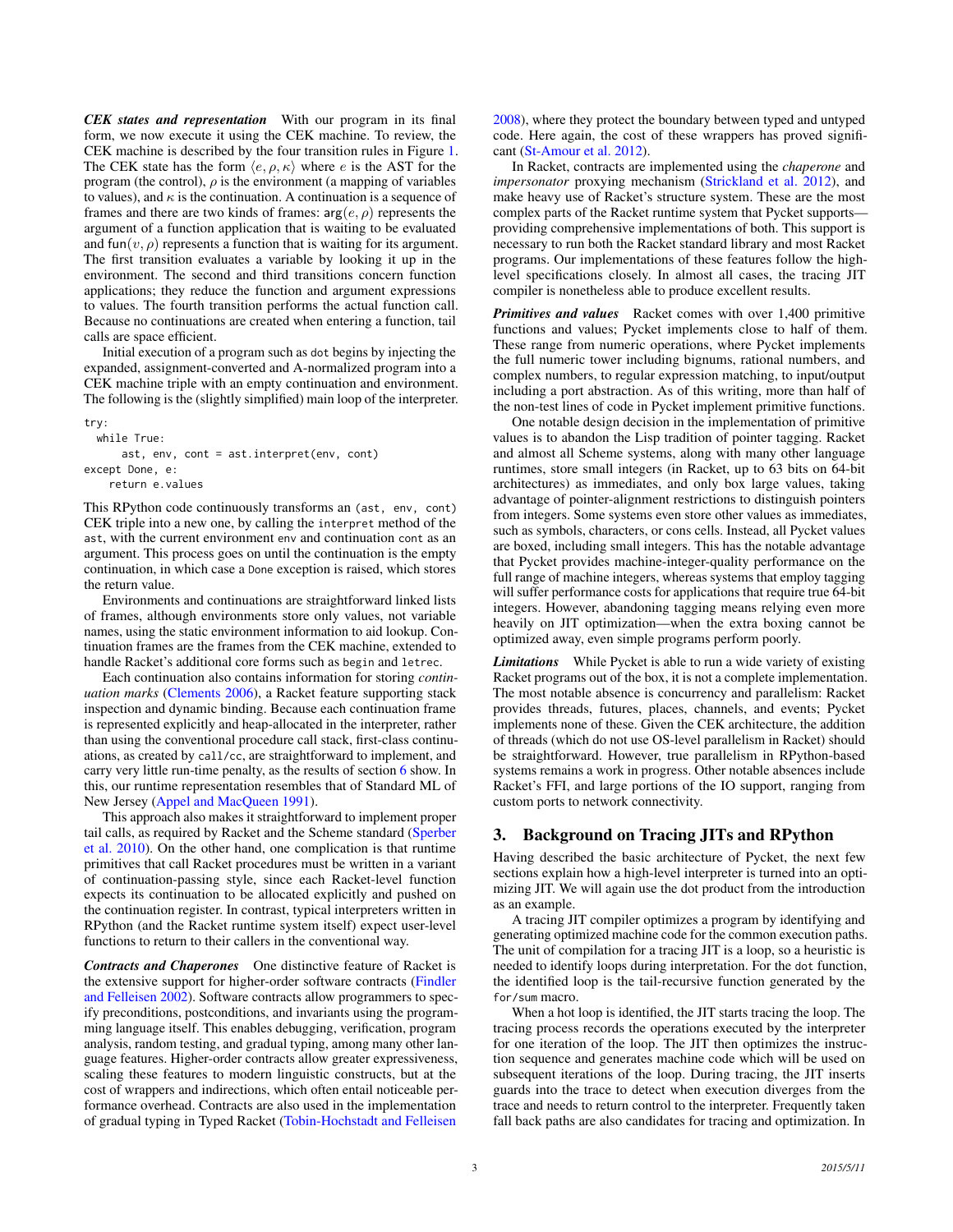```
try:
    while True:
        driver.jit_merge_point()
        if isinstance(ast, App):
            prev = ast
        ast, env, cont = ast.interpret(env, cont)
        if ast.should_enter:
            driver.can_enter_jit()
except Done, e:
    return e.values
```
<span id="page-3-0"></span>Figure 2. Interpreter main loop with hints

the dot function, guards are generated for the loop termination condition (one for each sequence). Additional tests, such as dynamic type tests, vector bounds checks, or integer overflow checks, are optimized away.

The RPython [\(Bolz et al.](#page-10-0) [2009;](#page-10-0) [Bolz and Tratt](#page-10-5) [2013\)](#page-10-5) project consists of a language and tool chain for implementing dynamic language interpreters. The RPython language is a subset of Python amenable to type inference and static optimization. The tool chain translates an interpreter, implemented in RPython, into an efficient virtual machine, automatically inserting the necessary runtime components, such as a garbage collector and JIT compiler. The translation process generates a control flow graph of the interpreter and performs type inference. This representation is then simplified to a low-level intermediate representation that is easily translated to machine code and is suitable for use in the tracing JIT.

Tracing JITs typically operate directly on a representation of the program; in contrast, the JIT generated by RPython operates on a representation of the interpreter; that is, RPython generates a *metatracing JIT*. To make effective use of the RPython JIT, the interpreter source must be annotated to help identify loops in the interpreted program, and to optimize away the overhead of the interpreter.

For Pycket, we annotate the main loop of the CEK interpreter as in figure [2.](#page-3-0) The annotations indicate that this is the main loop of the interpreter (jit\_merge\_point) and that AST nodes marked with should enter are places where a loop in the interpreted program might start (can enter jit). At these places the JIT inspects the state of the interpreter by reading the local variables and then transfers control to the tracer.

In a conventional tracing JIT, loops can start at any target of a back-edge in the control-flow graph. In contrast, Pycket requires special care to determine where loops can start because the control flow of functional programs is particularly challenging to determine; see section [4](#page-4-0) for the details.

#### 3.1 Generic RPython optimizations

RPython backend performs a large number of trace optimizations. These optimizations are generic and not specialized to Pycket, but they are essential to understand the performance of Pycket.

*Standard Optimizations* RPython's trace optimizer includes a suite of standard compiler optimizations, such as commonsubexpression elimination, copy propagation, constant folding, and many others (Ardö et al. [2012\)](#page-10-6). One advantage of trace compilation for optimization is that the linear control-flow graph of a trace is just a straight line. Therefore, the optimizations and their supporting analyses can be implemented in two passes over the trace, one forward pass and one backward pass.

*Inlining* Inlining is a vital compiler optimization for high-level languages, both functional and object-oriented. In a tracing JIT compiler such as RPython, *inlining comes for free* from tracing [\(Gal](#page-11-17) [et al.](#page-11-17) [2006\)](#page-11-17). A given trace will include the inlined code from any functions called during the trace. This includes Racket-level functions as well as runtime system functions [\(Bolz et al.](#page-10-0) [2009\)](#page-10-0). The

```
loop header
  label(p3, f58, i66, i70, p1, i17, i28, p38, p48)
  guard_not_invalidated()
loop termination tests
  i71 = i66 < i17guard(i71 is true)
  i72 = i70 < i28guard(i72 is true)
vector access
  f73 = getarrayitem_gc(p38, i66)
  f74 = getarrayitem_gc(p48, i70)
core operations
  f75 = f73 * f74f76 = f58 + f75
increment loop counters
  i77 = i66 + 1i78 = i70 + 1
jump back to loop header
  jump(p3, f76, i77, i78, p1, i17, i28, p38, p48)
```
<span id="page-3-2"></span>

highly-aggressive inlining produced by tracing is one of the keys to its successful performance: it eliminates function call overhead and exposes opportunities for other optimizations.

*Loop-invariant code motion* Another common compiler optimization is loop-invariant code motion. RPython implements this in a particularly simple way, by peeling off a single iteration of the loop, and then performing its standard suite of forward analyses to optimize the loop further (Ardö et al.  $2012$ ).<sup>[3](#page-3-1)</sup> Because many loopinvariant computations are performed in the peeled iteration, they can then be omitted the second time, removing them from the actual loop body. In some cases, Pycket traces exposed weaknesses in the RPython JIT optimizer, requiring general-purpose improvements to the optimizer.

*Allocation removal* The CEK machine allocates a vast quantity of objects which would appear in the heap without optimization. This ranges from the tuple holding the three components of the machine state, to the environments holding each variable, to the continuations created for each operation. For example, a simple twoargument multiply operation, as found in dot, will create and use 3 continuation frames. Since both integers and floating-point numbers are boxed, unlike in typical Scheme implementations, many of these allocations must be eliminated to obtain high performance. Fortunately, RPython's optimizer is able to see and remove allocations that do not live beyond the scope of a trace [\(Bolz et al.](#page-10-7) [2011\)](#page-10-7).

# 3.2 An optimized trace

The optimized trace for the inner loop of dot is shown in figure [3.](#page-3-2) Traces are represented in SSA form [\(Cytron et al.](#page-11-18) [1991\)](#page-11-18). Variable names are prefixed according to type, with p for pointers, f for floats, and i for integers. Several aspects of this trace deserve mention. First, the loop header and final jump appear to pass arguments, but this is merely a device for describing the content of memory—no function call is made here. Second, we see that there are two loop counters, as generated by the original Racket program. More sophisticated loop optimizations could perhaps remove one of them. Third, note that nothing is boxed—floating point values are stored directly in the array, the sum is stored in a register, as are the loop counters. This is the successful result of the allocation removal optimization. Third, note that no overflow, tag,

<span id="page-3-1"></span><sup>3</sup> Developed originally by Mike Pall in the context of LuaJIT.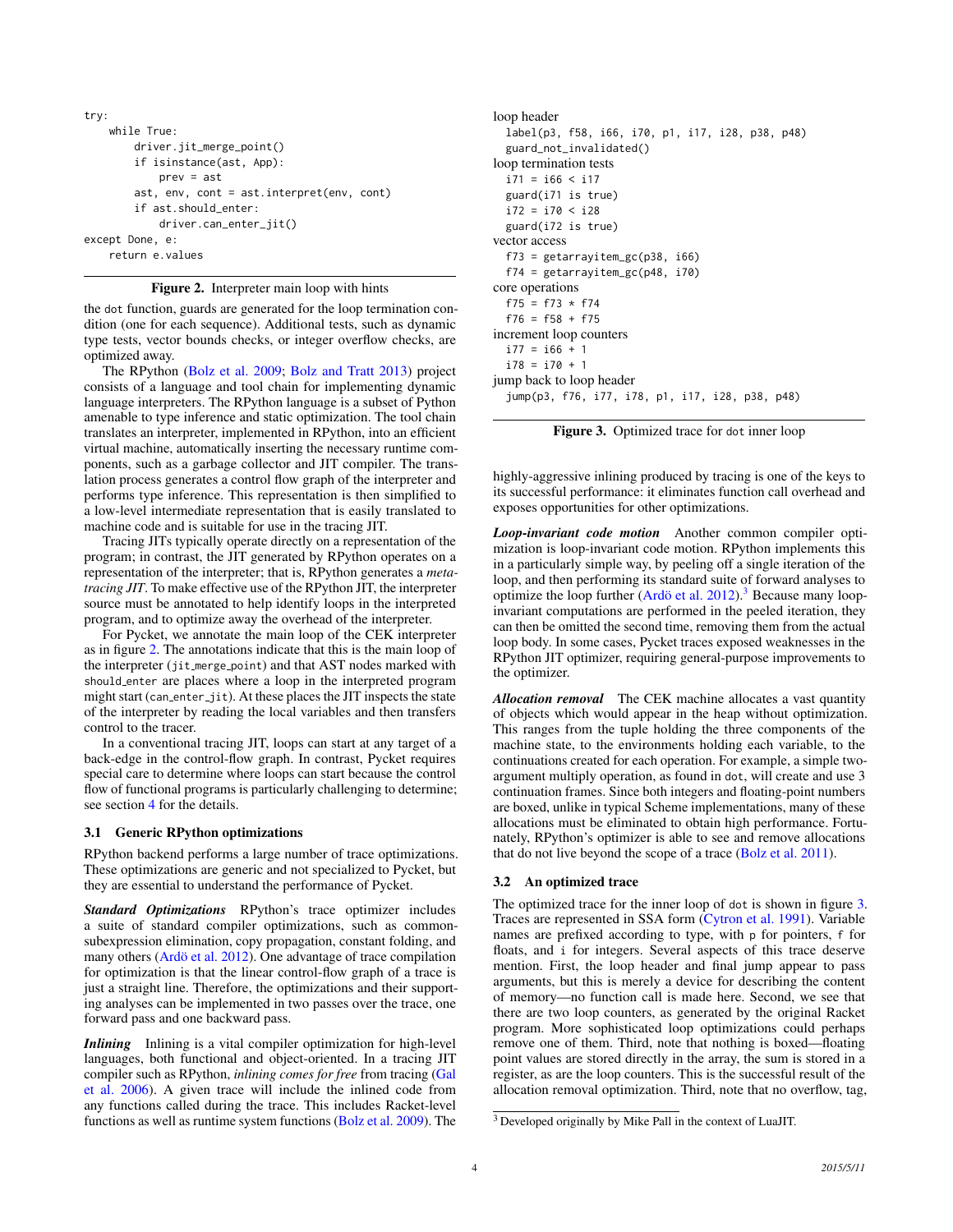or bounds checks are generated. Some have been hoisted above the inner loop and others have been proved unnecessary. Finally, the guard not invalidated() call at the beginning of the trace does not actually become a check at run-time—instead, it indicates that some other operation might invalidate this code, forcing a recompile.

At points where control flow may diverge from that observed during tracing, guard operations are inserted. Guards take a conditional argument and behave as no-ops when that condition evaluates to true, while a false condition will abort the trace and hand control back to the interpreter. Many guards generated during tracing are elided by the trace optimizer; the only guards which remain in figure [3](#page-3-2) encode the loop exit condition by first comparing the loop index (i66 and i70) to the length of each input array (i17 and i28). The guard operations then assert that each loop index is less than the array length.

Due to the design of Pycket as a CEK machine, Pycket relies on these optimizations much more heavily than PyPy. During tracing, many instructions which manage the CEK triple are recorded: allocating environments and continuation frames, building and destructing CEK triples, and traversing the environment to lookup variables. Allocation removal eliminates environments and continuations which do not escape a trace, constant folding and propagation eliminate management of the CEK triples, and the loop-invariant code motion pass eliminates environment lookups by hoisting them into a preamble trace. The result for the dot function is a tight inner loop without any of the original management infrastructure needed to manage the interpreter state.

# <span id="page-4-0"></span>4. Finding Loops

In Pycket, determining where loops start and stop is challenging. In a tracing JIT for a low-level language, the program counter is typically used to detect loops: a loop is a change of the program counter to a smaller value [\(Bala et al.](#page-10-1) [2000\)](#page-10-1). Most RPython-based interpreters use a bytecode instruction set, where the same approach can still be used [\(Bolz et al.](#page-10-0) [2009\)](#page-10-0).

However, Pycket, as a CEK machine, operates over the AST of the program, which is significantly more high-level than most bytecode instruction sets. The only AST construct which can lead to looping behavior is function application. Not every function application leads to a loop, so it is necessary to classify function applications into those than can close loops, and those that cannot.

One approach would be to perform a static analysis that looks at the program and tries to construct a call graph statically. This is, however, very difficult (i.e. imprecise) in the presence of higherorder functions and the possibility of storing functions as values in the heap. In this section, we describe two runtime approaches to detect appropriate loops, both of which are dynamic variants of the "false loop filtering" technique [\(Hayashizaki et al.](#page-11-5) [2011\)](#page-11-5).

#### 4.1 Why Cyclic Paths are Not Enough

In general, the body of every lambda may denote a trace header (i.e. may be the start of a loop). Though many functions encode loops, treating the body of every lambda as a trace header results in many traces that do not correspond to loops in the program text. For example, a non-recursive function called repeatedly in the body of a loop will initiate tracing at the top of the function and trace through its return into the body of the loop. Thus, identifying loops based on returning to the same static program location does not allow the JIT to distinguish between functions called consecutively ("false loops") and recursive invocations of a function. Consider the following example, which defines two functions f and g, both of two arguments.

 $(\text{define } (g \text{ a b}) (+ a b))$ (define (f a b) (g a b) (g a b) (f a b)) The g function computes the sum of its two arguments, while f invokes g on its arguments twice and then calls itself with the same arguments. Although it never terminates, f provides a simple example of a false loop. f forms a tail recursive loop, with two trace headers: at the beginning of the loops and at each invocation of g.

The function g is invoked twice per iteration of f, so the JIT first sees g as hot and begins tracing at one of the invocations of g. Tracing proceeds from the top of g and continues until the interpreter next enters the body of g. This occurs by returning to the body of f and tracing to the next invocation of g. As a result, only part of the loop body is traced. To cover the entire body of the loop, the guard generated to determine the return point of g must also be traced, encoding a single loop as multiple traces using guard operations to dispatch to the correct trace. This results in more time spent tracing and suboptimal code as the JIT cannot perform inter trace optimization.

#### 4.2 Two State Representation

One method to "trick" the JIT into tracing a whole loop is to encode the location in the program as a pair of the current and previous AST node (with respect to execution). This distinction only matters at potential trace headers (the top of every lambda body). As such, each trace header is encoded as the body of the lambda along with its call site—only application nodes are tracked. The modified CEK loop (figure [2\)](#page-3-0) stores this additional state in the prev variable, which is picked up by the JIT at the calls to the methods jit\_merge\_point and can\_enter\_jit.

In the example above, each invocation of g would appear to the JIT as a separate location. Tracing will now begin at the first invocation of g, but will proceed through the second call and around the loop. Even though tracing did not begin at the "top" of the loop, the trace still covers a whole iteration. Such a "phase shift" of the loop has no impact on performance. This approach is a simplified version of the one proposed by [Hayashizaki et al.](#page-11-5) [\(2011\)](#page-11-5). Their solution looks at more levels of the stack to decide whether something is a false loop.

For recursive invocations of a function, this approach introduces little overhead as a function body will only have a few recursive call sites, though one trace will be generated for each recursive call site. Such functions may trace through several calls, as tracing will only terminate at a recursive call from the same call site which initiated the trace.

Detecting loops in this manner also has the potential to generate more traces for a given function: one per call site rather than just one for the function's body, as each trace is now identified by a call site in addition to the function which initiated the trace. Even in the presence of more precise loop detection heuristics, tracking the previous state is beneficial as the JIT will produce a larger number of more specialized traces.

#### <span id="page-4-1"></span>4.3 Call Graph

When used in isolation, the approach described in the previous section does not produce satisfactory results for contracts. This is because the approach can be defeated by making calls go through a common call site, as in the following modified version of g:

 $(detine (g a b) (+ a b))$ (define (call-g a b) (g a b)) (define  $(f* a b)$  (call-g a b) (call-g a b)  $(f* a b)$ )

In such cases, the common call site hides the loop from the tracer, resulting in the same behavior as the original example. This behavior is a particular problem for contracts, leading to unsatisfactory results for code that uses them. Contracts use many extra levels of indirection and higher order functions in their implementation.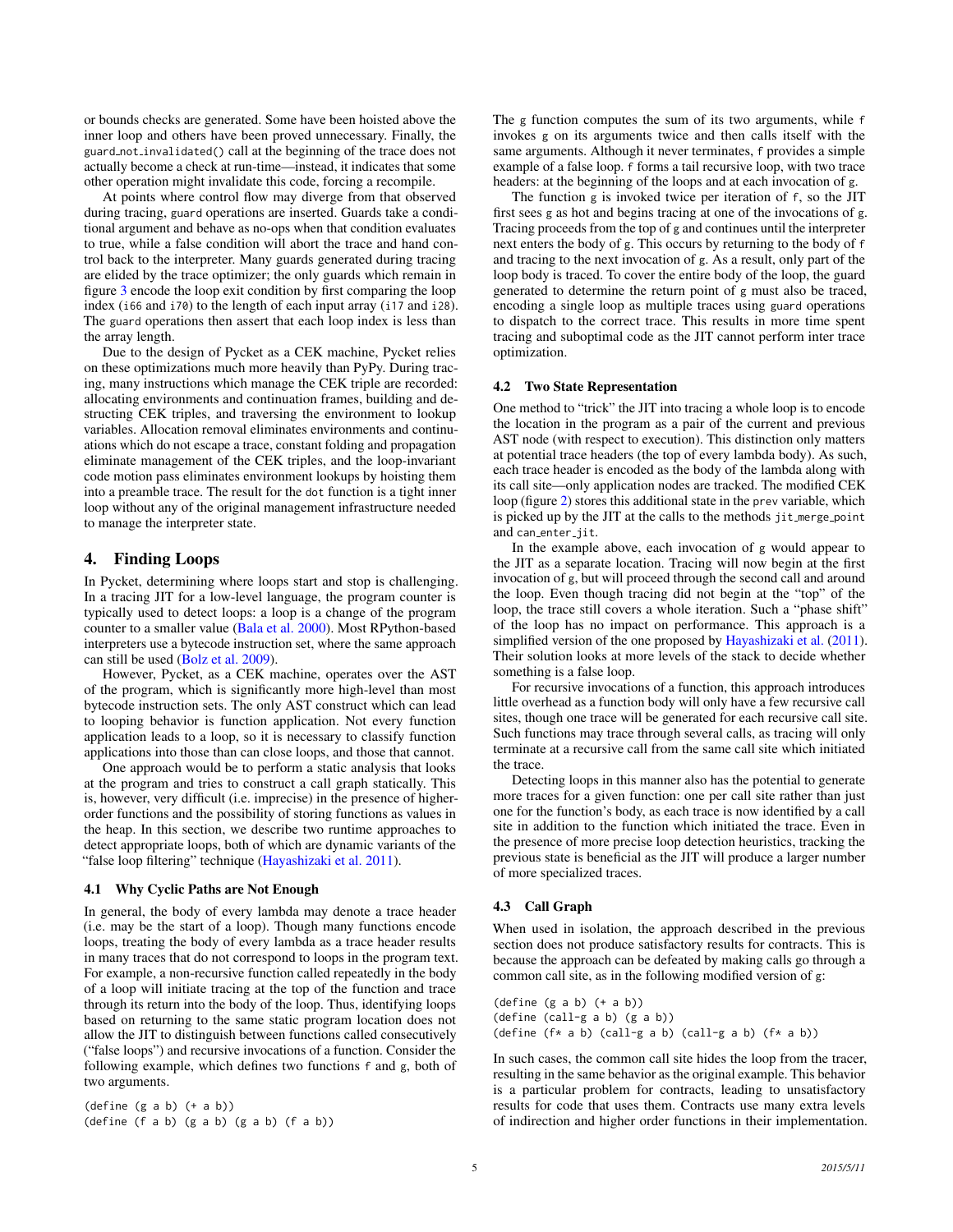Thus, the one extra level of context used by the two state approach is not consistently able to identify false loops.

To address this problem we developed a further technique. It uses a more systematic approach to loop detection that makes use of runtime information to construct a call graph of the program. A call graph is a directed graph with nodes corresponding to the source level functions in the program, and edges between nodes A and B if A invokes B. We compute an under-approximation of the call graph at runtime. To achieve this, whenever the interpreter executes an application, the invoked function is inspected, and the lambda expression which created the function is associated with the lambda expression containing the current application. Thus portions of the full call graph are discovered incrementally.

Loop detection in the program then reduces to detecting cycles in the call graph. Cycle detection is also performed dynamically; when invoking a function, Pycket adds an edge to the call graph and checks for a cycle along the newly added edge. When a cycle is detected, a node in the cycle is annotated as a potential loop header, which the JIT will trace if it becomes hot. As opposed to the two state representation, the call graph is an opt-in strategy—initially, *no* AST nodes are potential trace headers. If the loop is generated by a tail-recursive loop, simple cycles are all the system needs to worry about. In the example above, f\* is the only cycle in the call graph and it is correctly marked as the only loop.

Non-tail-recursive loops are broken up by the CEK machine into multiple loops. Consider the following append function, which loops over its first argument, producing one continuation frame per cons cell.

(define (append xs ys) (if (null? xs) ys (cons (car xs) (append (cdr xs) ys))))

When append reaches the end of the first list, the accumulated continuation is applied to ys; the application of the continuation will continue, with each continuation cons-ing an element onto its argument. Thus, non–tail-recursive functions consist of a loop which builds up continuation frames (the "up" recursion) and a loop which applies continuation frames and performs outstanding actions (the "down" recursion).

To expose this fact to the JIT, the call graph also inspects the continuation after discovering a cycle. AST elements corresponding to continuations generated from the invoking function are marked in addition to the loop body. For the ANF version of the append example, the beginning of the function body would be marked as a loop for an "up" recursion, as would the body of the innermost let, containing the application of the cons function, which receives the result of the recursive call, performs the cons operation, and invokes the previous continuation.<sup>[4](#page-5-2)</sup>

Though call graph recording and, in particular, cycle detection are not cheap operations, the performance gains from accurately identifying source level loops typically makes up for the runtime overhead. Due to the large amount of indirection, the call graph approach is necessary to obtain good performance with contracted code. Contracts can generate arbitrary numbers of proxy objects, so special care must be taken to avoid unrolling the traversal of deep proxies into the body of a trace. Such an unrolling generates sub optimal traces which are overspecialized on the depth of the proxied objects they operate on. Pycket uses a cutoff whereby operations on deep proxy stacks are marked as loops to be traced separately, rather than unrolled into the trace operating on the proxied object. This

<span id="page-5-2"></span><sup>4</sup> A special case is primitive functions that are themselves loops, such as map. They must be marked in the interpreter source code so that the JIT generates a trace for them, even though there is no loop in the call graph.

produces a trace which loops over the proxy structure and dispatches any of the handler operations in the proxies.

Removal of the call graph leads to a slowdown of 28 % across the full benchmark suite.

# <span id="page-5-0"></span>5. Optimizing Interpreter Data Structures

In this section, we describe a number of independent optimizations we applied to the data structures used by the Pycket interpreter, some novel (Section [5.1\)](#page-5-1) and some taken from the literature (Section [5.2](#page-6-0) and [5.3\)](#page-6-1), which contribute significantly to overall performance. For each of these optimizations, we report how they impact performance by comparing Pycket in its standard mode (all optimizations on) to Pycket with the particular optimization off, across our full benchmark suite.

#### <span id="page-5-1"></span>5.1 Optimizing Environments in the presence of ANF

As described in section [2](#page-1-0) we translate all expressions to ANF prior to interpretation. This introduces additional let-bindings for all nontrivial subexpressions. Thus, function operands and the conditional expression of an if are always either constants, variables, or primitive operations that do not access the environment or the continuation, such as cons. The transformation to ANF is not required for our implementation, but significantly simplifies the continuations we generate, enabling the tracing JIT to produce better code.

Traditionally, ANF is used in the context of AOT compilers that perform liveness analysis to determine the lifetime of variables and make sure that they are not kept around longer than necessary. This is not the case in a naive interpreter such as ours. Therefore, ANF can lead to problems in the context of Pycket, since the inserted let-bindings can significantly extend the lifetime of an intermediate expression.

As an example of this problem, the following shows the result of transforming the append function to ANF:

```
(define (append xs ys)
 (let ([test (null? xs)])
   (if test ys
       (let ([head (car xs)])
         (let ([tail (cdr xs)])
            (let ([rec (append tail ys)])
              (cons head rec)))))))
```
In the resulting code, (cdr xs) is live until the call to cons, whereas in the original code that value was only live until the recursive call to append. Even worse, the result of the test is live for the body of the append function. This problem is not unique to ANF—it can also affect code written by the programmer. However, ANF makes the problem more common, necessitating a solution in Pycket.

In Pycket, we counter the problem by attempting to drop environment frames early. Dropping an environment frame is possible when the code that runs in the frame does not access the variables of the frame at all, only those of previous frames. To this end, we do a local analysis when building a let AST. The analysis checks whether any of the outer environments of the let hold variables not read by the body of the let. If so, those environment frames are dropped when executing the let. In the example above, this is the case for the frame storing the tail variable, which can be dropped after the recursive call to append.

Additionally, if the parent of an environment frame is unreferenced, a new frame is created with just the child frame. This optimization produces an effect similar to closure conversion, ensuring that closures capture only used variables.

Disabling ANF entirely in the interpreter is not possible, but we can disable Pycket's environment optimizations. Across the full benchmark suite, Pycket is  $3.5 \times$  faster when environment optimization is enabled.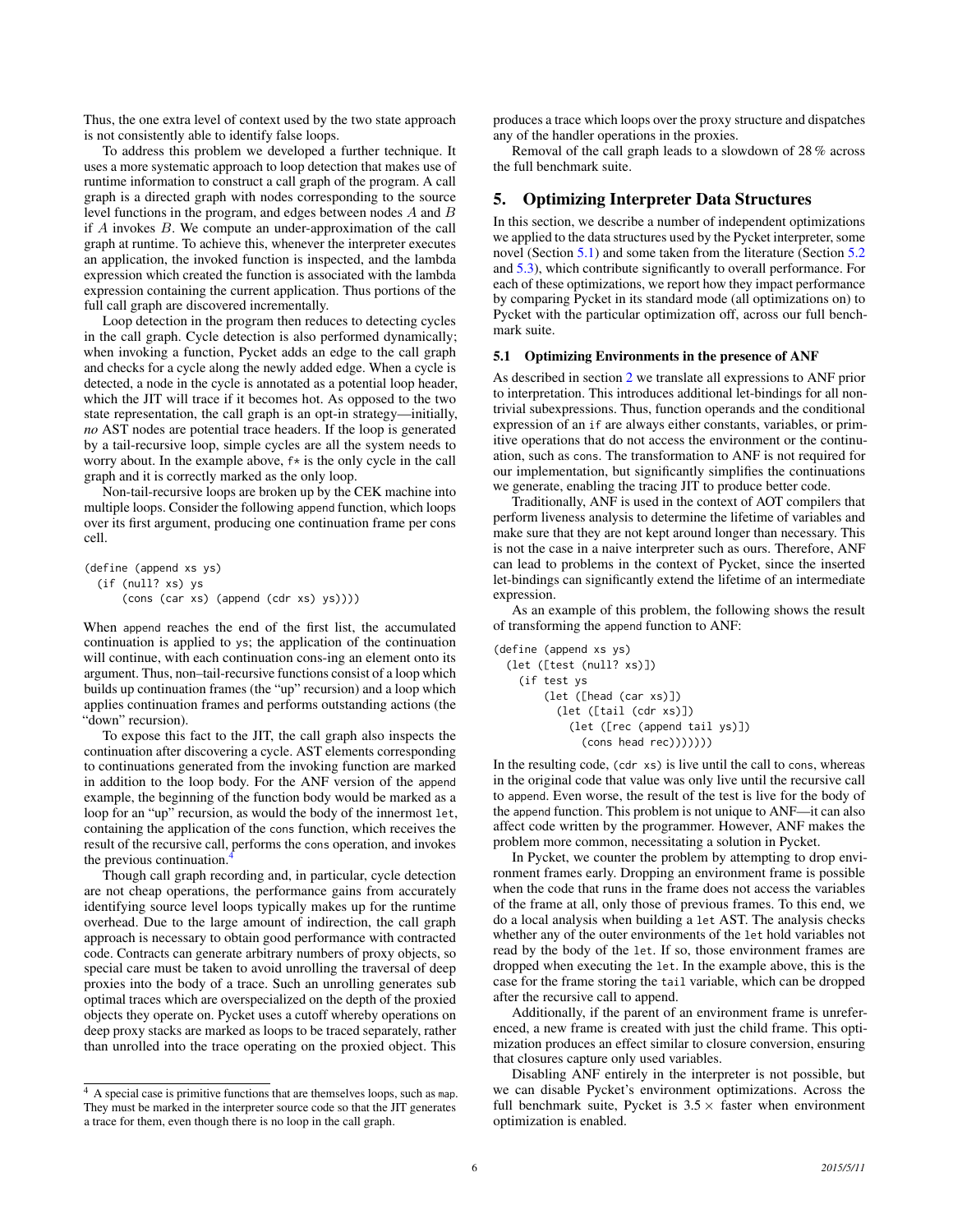# <span id="page-6-0"></span>5.2 Data Structure Specialization

A number of interpreter-internal data structures store arrays of Racket values. Examples of these are environments and several kinds of continuations, such as those for let and function appli-cation. These data structures are immutable.<sup>[5](#page-6-2)</sup> Therefore, our interpreter chooses, at creation time, between specialized variants of these data structures optimized for the particular data it stores. Simple examination of the arguments to the constructor (all data structures are classes in RPython) suffices to choose the variant.

Pycket uses two kinds of variants. First, we specialize the data structures based on the number of elements, for all sizes between 0 and 10, inclusive. This avoids an indirection to a separate array to store the actual values. More importantly, there are several typespecialized variants. This helps to address the lack of immediate small integers (so-called *fixnums*), as mentioned in section [2.](#page-1-0) Boxed integers (and other boxed data) makes arithmetic slower, because the results of arithmetic operations must be re-boxed. This is mitigated by storing the fixnums' values directly in a specialized environment or continuation, without the need for an extra heap object.

All of these specializations come into play for the compilation of dot. The continuations and environments allocated all contain fewer than 10 values. Also, there are multiple environments that type-specialize based on their contents, such as one that holds the two integer loop counters, enabling further optimization by other parts of the trace optimizer.

In addition to the systematic specialization for continuations and environments, a few special cases of type specialization are directly coded in the representation of data structures. The most important example of these is cons cells that store fixnums in the car. This case again uses an unboxed representation to store the value. The optimization is made possible by the fact that Racket's cons cells are immutable. As an example, figure [4](#page-6-3) shows the data layout of a type-specialized cons cell that is storing an unboxed fixnum.

These specializations combine for significant performance benefits. Across the full benchmark suite, Pycket with all optimizations produces a speedup of 17 % over the version with type- and sizespecialization disabled.

#### <span id="page-6-1"></span>5.3 Strategies for Optimizing Mutable Objects

Optimizing mutable objects by specialization is harder than optimizing immutable objects. When the content of the mutable object is changed, the specialized representation might not be applicable any more. Thus a different approach is needed to optimize mutable data structures such as Racket's vectors and hash tables.

For example, one would like to use a different representation for vectors that only store floating point numbers. In practice, many vectors are type-homogeneous in that way. Ideally the content of such a vector is stored in unboxed form, to save memory and make accessing the content quicker. However, because the vector is mutable, that representation needs to be changeable, for example if a value that is not a floating point number is inserted into the vector.

The RPython JIT specializes mutable collections using the *storage strategies* approach that was pioneered in the context of the PyPy project [\(Bolz et al.](#page-10-8) [2013\)](#page-10-8). In that approach, the implementation of a collection object is split into two parts, its strategy and its storage. The strategy object describes how the contents of the collection are stored, and all operations on the collection are delegated to the strategy.

If a mutating operation is performed that needs to change the strategy, a new strategy is chosen and assigned to the collection. The storage is rewritten to fit what the new strategy expects. As an example, if a string is written to a vector using the unboxed



<span id="page-6-3"></span>Figure 4. Optimized representation of  $(1 + \text{\#}(1.4 \text{ 5.5}))$  using cons specialization and vector strategies

floating point strategy, a new strategy for generic Racket objects is chosen. New storage is allocated and the current vector's contents are boxed and moved into the new storage location. For a large vector, this is an expensive operation, and thus strategies depend for their performance on 1) the hypothesis that representation-changing mutations are rare on large data structures, and 2) the change to a more general strategy is a one-way street [\(Bolz et al.](#page-10-8) [2013\)](#page-10-8).

Pycket uses strategies for the following kinds of objects: (a) vectors are type specialized if they contain all fixnums or all floatingpoint numbers (flonums); (b) hash tables are type specialized if their keys are all fixnums, bytes, symbols, or strings; (c) strings are specialized according to the kind of characters they store (Unicode or ASCII); (d) cells (used to store mutable variables) are type specialized for fixnums and flonums.

The use of strategies for vectors is a crucial optimization for dot. When the vectors are allocated with floating-point numbers, they use a strategy specialized to flonums, avoiding unboxing and tag checks for each vector reference in the inner loop. Racket programmers can manually do this type specialization by using flvectors, gaining back much of the lost performance. Pycket obviates the need for manual specialization by making generic vectors perform on par with specialized ones. As an example, figure [4](#page-6-3) shows the data layout of a vector using a float strategy, with an array of unboxed floats as storage.

For hash maps the benefits are even larger than for vectors: if the key type is known, the underlying implementation uses a more efficient hashing and comparison function. In particular, because the comparison and hash function of these types is known and does not use arbitrary stack space or call/cc, the hash table implementation is simpler.

Strings are mutable in Racket, so they also use storage strategies. Since most strings are never mutated, a new string starts out with a strategy that the string is immutable. If later the string is mutated, it is switched to a mutable strategy. A further improvement of strings is the observation that almost all are actually ASCII strings, even though the datatype in Racket supports the full Unicode character range. Thus a more efficient ASCII strategy is used for strings that remain in the ASCII range. This makes them much smaller in memory (since every character needs only one byte, not four) and makes operations on them faster.

One special case of strategies is used for mutable heap cells which are used to implement mutable variables—those that are the target of set!. Quite often, the type of the value stored in the variable stays the same. Thus when writing a fixnum or a floating point number type into the cell, the cell switches to a special strategy that stores the values of these in unboxed form (bringing the usual advantages of unboxing).

Strategies are vital for high performance on benchmarks with mutable data structures. On dot, disabling strategies reduces performance by 75 %. For the benchmarks from section [6](#page-7-0) that make extensive use of hash tables, disabling strategies makes some benchmarks *18 times slower*. Over all benchmarks, the slowdown is 14 %.

<span id="page-6-2"></span><sup>5</sup> Environments are immutable, despite the presence of set!, because of assignment conversion (section [2\)](#page-1-0).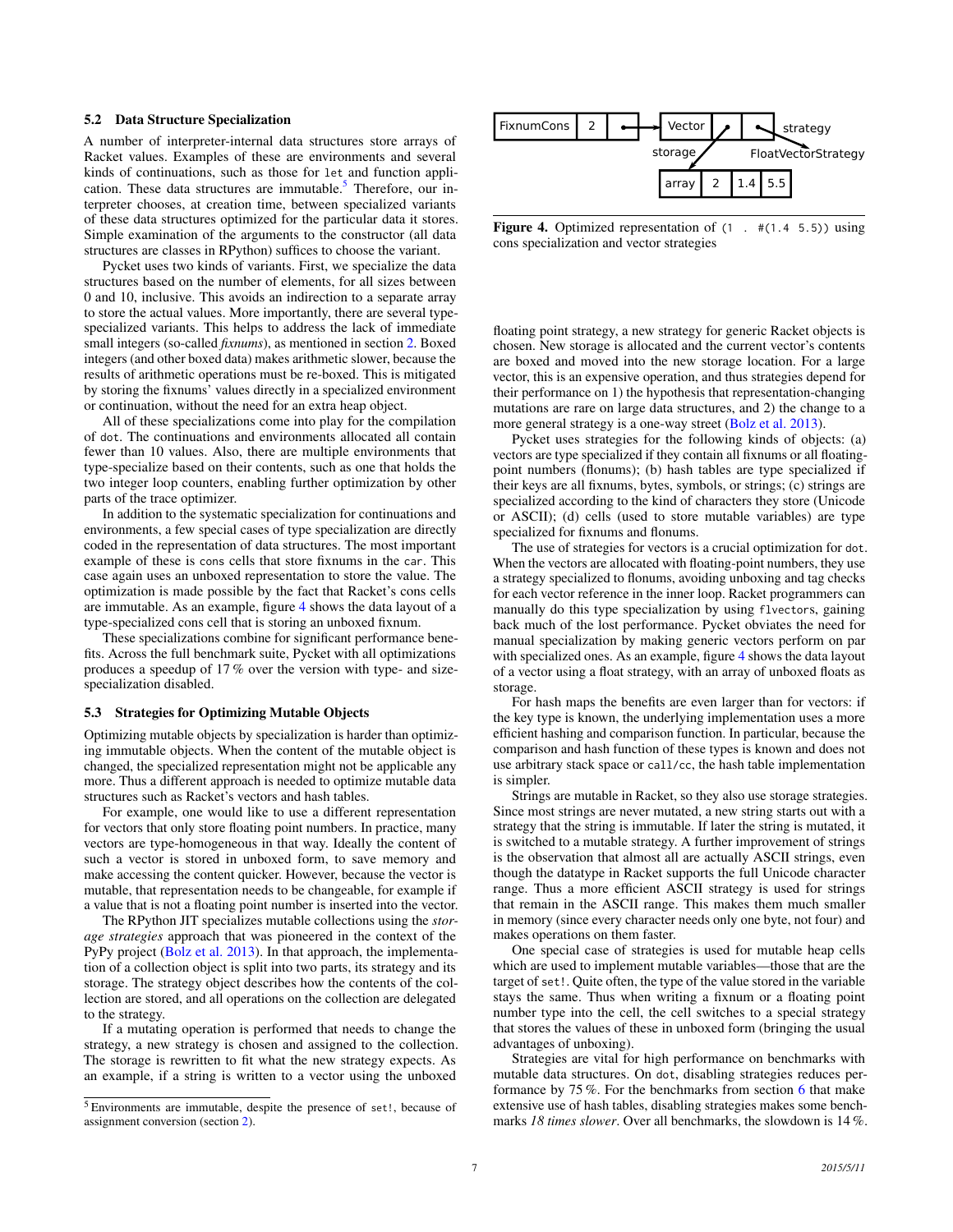# <span id="page-7-0"></span>6. Evaluation

In this section, we evaluate Pycket's performance to test several hypotheses, as described in the introduction:

- 1. Meta-tracing JITs produce performance competitive with mature existing AOT compilers for functional languages.
- 2. Tracing JITs perform well for indirections produced by proxies and contracts.
- 3. Tracing JITs reduce the need for manual specialization.

To test the first hypothesis, we compare Pycket to Racket and 3 highly-optimizing Scheme compilers, across a range of Scheme benchmarks, and to Racket on benchmarks taken from the Racket repository. To test the second hypothesis, we measure Pycket and Racket's performance on both micro- and macro-benchmarks taken from the paper introducing Racket's *chaperones and impersonators*, the proxy mechanism underlying contracts, and also test V8 and PyPy on similar benchmarks. In particular, we show how the call graph based loop filtering of section [4.3](#page-4-1) improves performance. To test the third hypothesis, we compare Pycket's performance on benchmarks with and without type specialization.

Our evaluation compares Pycket with multiple configurations and systems on a variety of programs. We present the most important results and include full results in supplemental material.

#### 6.1 Setup

*System* We conducted the experiments on an Intel Xeon E5-2650 (Sandy Bridge) at 2.8 GHz with 20 MB cache and 16 GB of RAM. Although virtualized on Xen, the machine was idle. All benchmarks are single-threaded. The machine ran Ubuntu 14.04.1 LTS with a [6](#page-7-1)4 bit Linux 3.2.0. We used the framework *ReBench*<sup>6</sup> to carry out all measurements. RPython as of revision 954bf2fe475a was used for Pycket.

*Implementations* Racket v6.1.1 , Larceny v0.97 , Gambit v4.7.2 , Bigloo v4.2a-alpha13Oct14 , V8 v3.25.30 (and contracts.js<sup>[7](#page-7-2)</sup> version 0.2.0), PyPy v2.5.0, and Pycket as of revision 535ee83 were used for benchmarking. Gambit programs were compiled with -D\_SINGLE\_HOST. Bigloo was compiled with -DLARGE CONFIG to enable benchmarks to complete without running out of heap. In a few instances, Bigloo crashed, and in one case Gambit did not compile. These results were excluded from the average.

*Methodology* Every benchmark was run 10 times uninterrupted at highest priority in a new process. The execution time was measured *in-system* and, hence, does not include start-up; however, warm-up was not separated, so all times include JIT compilation. We show the arithmetic mean of all runs along with bootstrapped [\(Davison](#page-11-19) [and Hinkley](#page-11-19) [1997\)](#page-11-19) confidence intervals for a 95 % confidence level.

*Availability* All of our benchmarks and infrastructure are available at <http://github.com/krono/pycket-bench>.

#### 6.2 Benchmarks

*Larceny cross-platform benchmarks* The benchmark suite consists of the "CrossPlatform" benchmark suite from Larceny, comprising well-known Scheme benchmarks originally collected for evaluating Gambit (about 27.7 KLOC in total). We increased iteration counts until Pycket took approximately 5 seconds, to lower jitter associated with fast-running benchmarks, and to ensure that we measure peak performance as well as JIT warmup (which is included in all measurements). Also, we moved all I/O out of the timed

<span id="page-7-1"></span>6 <https://github.com/smarr/ReBench>



<span id="page-7-3"></span>Figure 5. Scheme benchmarks, with runtimes normalized to Racket. Racket is omitted from the figure for clarity. Shorter is better. The geometric mean (including Racket) is shown at the bottom of the figure.

<span id="page-7-2"></span><sup>7</sup> <http://disnetdev.com/contracts.coffee/>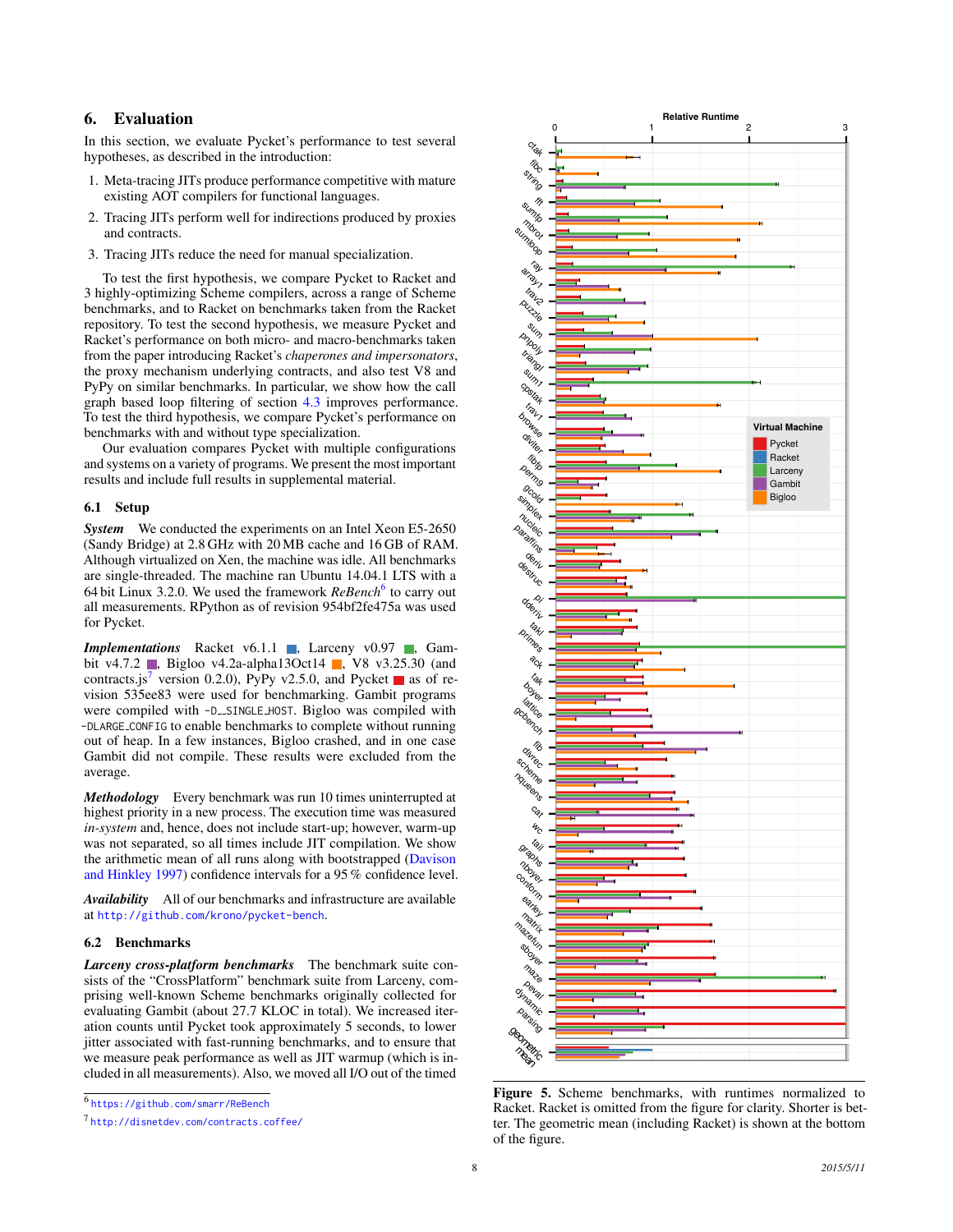

Figure 6. Racket benchmarks, runtimes normalized to Racket, consisting of those manually specialized for Racket (left) and generic versions with manual specialization removed (right). Lower is better.

loop, and omitted one benchmark (the slatex LATEX preprocessor) where I/O was the primary feature measured.

The results are summarized in [Figure 5.](#page-7-3) The runtime per benchmark of each system is normalized to Racket. The geometric mean of all measurements is given in bars at the right of the figure. The top of the chart cuts-off at 3 times the speed of Racket for space and readability, but some of the benchmarks on both Pycket and Larceny are between 3 and 4 times slower than Racket, and on two benchmarks (*pi* and *primes*, which stress bignum performance) Larceny is many times slower. Since first-class continuations are difficult to implement in a mostly-C environment, two benchmarks which focus on this feature (*ctak* and *fibc*) perform very poorly on Racket and Bigloo, both of which implement continuations by copying the C stack.

Pycket's performance on individual benchmarks ranges from approximately  $4 \times$  slower to  $470 \times$  faster than Racket; in 14 of 50 cases Pycket is the fastest implementation. On average, Pycket is the fastest system, and 45 % faster than Racket.

*Shootout benchmarks* The traditional Scheme benchmark suite is useful for comparing across a variety of systems but often employ features and styles which are unidiomatic and less-optimized in Racket. Therefore, we also consider Racket-specific benchmarks written for the Computer Language Benchmarks Game (which are 1.9 KLOC in total). $8$  We also include variants with manual specialization removed to demonstrate that Pycket can achieve good performance without manual specialization (600 LOC). The benchmarks are all taken from the Racket source repository, version 6.1.1. We omit two benchmarks, *regexpdna* and *k-nucleotide*, which require regular-expression features Pycket (and the underlying RPython library) does not support, and three, *chameonos*, *thread-ring* and *echo*, which require threading. We also modified one benchmark to move I/O out of the main loop.

On average, Pycket is 44 % faster than Racket on these benchmarks, is faster on 24 of the 31, and is up to 5 times faster on numeric-intensive benchmarks such as *random*, *nsievebits*, or *partialsums*.

*Chaperone benchmarks* To measure the impact of our optimizations of contracts and proxies, we use the benchmarks created by [Strickland et al.](#page-11-16) [\(2012\)](#page-11-16). We run all of the micro-benchmarks (244 LOC) from that paper, and two of the macro-benchmarks (1,438

|                 | Pycket $\pm$ Pycket* $\pm$ |                  | Racket $\pm$ |                | V8                    |          | $\pm$ PyPy $\pm$ |                |
|-----------------|----------------------------|------------------|--------------|----------------|-----------------------|----------|------------------|----------------|
| <b>Bubble</b>   |                            |                  |              |                |                       |          |                  |                |
| direct          | 640 1                      | 656 1            | 1384         | $\overline{4}$ | 336                   | $\Omega$ | 593              | $\overline{1}$ |
| chaperone       | 768 0                      | 778 1            | 6668         | 5              |                       |          |                  |                |
| proxy           |                            |                  |              |                | 105891 2579           |          | 1153             | 8              |
| unsafe          | 496 1                      | 550 1            | 955          | $\mathbf{1}$   |                       |          |                  |                |
| $unsafe*$       | 4950                       | 508 1            | 726          | $\mathbf{1}$   |                       |          |                  |                |
| Church          |                            |                  |              |                |                       |          |                  |                |
| direct          | 714 2                      | 705 <sub>1</sub> | 1243         | 6              | 2145                  | 18       | 3263 14          |                |
| chaperone       | 6079 54                    | 840034           | 38497 66     |                |                       |          |                  |                |
| contract        | 11436                      | 2310 8           |              |                | 10126 142 295452 1905 |          |                  |                |
| proxy           |                            |                  |              |                | 53953 277 95391 848   |          |                  |                |
| wrap            | 3471 7                     | 3213 5           | 4214 26      |                | 8731                  |          | 45 59016 405     |                |
| <b>Struct</b>   |                            |                  |              |                |                       |          |                  |                |
| direct          | 1330                       | 1330             | 527          | $\theta$       | 377                   | $\theta$ | 127              | $\Omega$       |
| chaperone       | 134.0                      | 134 <sub>1</sub> | 5664         | 68             |                       |          |                  |                |
| proxy           |                            |                  |              |                | 26268 130             |          | 1168 38          |                |
| unsafe          | 1330                       | 1330             | 337          | $\theta$       |                       |          |                  |                |
| unsafe*         | 1330                       | 1330             | 337          | $\theta$       |                       |          |                  |                |
| ODE             |                            |                  |              |                |                       |          |                  |                |
| direct          | 2158 6                     | 26456            | 5476 91      |                |                       |          |                  |                |
| contract        | 2467 8                     | 5099 8           | 12235 128    |                |                       |          |                  |                |
| <b>Binomial</b> |                            |                  |              |                |                       |          |                  |                |
| direct          | 1439 8                     | 687983           | 2931 24      |                |                       |          |                  |                |
| contract        | 1774983                    | 19288.61         | 52827 507    |                |                       |          |                  |                |

<span id="page-8-2"></span>Table 1. Execution Times (in ms) for the Chaperone Benchmarks. Pycket\* is Pycket without the call graph optimization

LOC).<sup>[9](#page-8-1)</sup> The results are presented in table [1,](#page-8-2) with 95 % confidence intervals. We show both Pycket's performance in the standard configuration (first column) as well as the performance without callgraphbased loop detection (second column).

The micro-benchmarks form the upper part of the table, with the macro-benchmarks below. For each micro-benchmark, we include representative implementations for V8 and PyPy. The *Bubble* benchmark is bubble-sort of a vector; *Struct* is structure access in a loop; and *Church* is calculating 9 factorial using Church numerals. The *direct* versions of all benchmarks omit proxying and contracts entirely. For Racket and Pycket, the *chaperone* versions use simple wrappers which are merely indirections, and the *contract* versions enforce invariants using Racket's contract library.

For V8, the *proxy* version uses JavaScript proxies [\(Van Cutsem](#page-11-20) [and Miller](#page-11-20) [2010\)](#page-11-20) and the *contract* version uses the contracts.coffee library [\(Disney et al.](#page-11-21) [2011\)](#page-11-21), in both cases following the benchmarks

<span id="page-8-0"></span><sup>8</sup> <http://shootout.alioth.debian.org/>

<span id="page-8-1"></span><sup>&</sup>lt;sup>9</sup> All the other macro-benchmarks require either the FFI or the metaprogramming system at run-time, neither of which Pycket supports.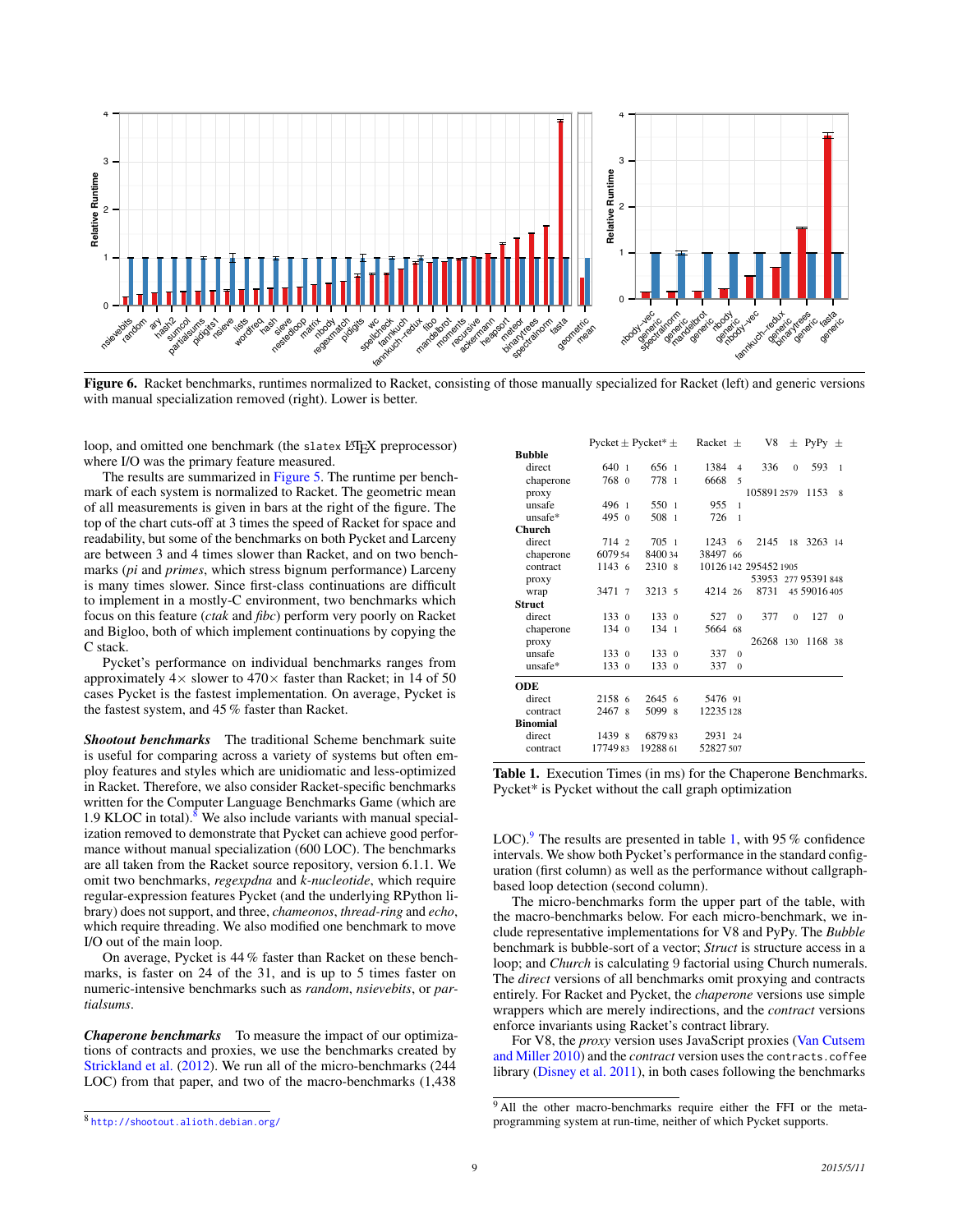conducted by [Strickland et al.](#page-11-16) [\(2012\)](#page-11-16). For PyPy, we implemented a simple proxy using Python's runtime metaprogramming facilities. The *wrap* version of the *Church* benchmark simply wraps each function in an additional function.

Two additional benchmark versions are also included for Racket and Pycket, labeled *unsafe* and *unsafe\**. The *unsafe* measurement indicates that specialized operations which skip safety checks were used in the program—in all cases, these can be justified by the other dynamic checks remaining in the program. The *unsafe\** measurement additionally assumes that operations are not passed instances of Racket's proxying mechanisms, an assumption that cannot usually be justified statically. The difference between these measurements is a cost paid by all optimized programs for the existence of proxies. In Pycket, this difference is much smaller than in Racket.

For the macro-benchmarks, we show results only for Pycket and Racket, with contracts on and off. The two macro-benchmarks are an ODE solver and a binomial heap, replaying a trace from a computer vision application, a benchmark originally developed for lazy contract checking [\(Findler et al.](#page-11-22) [2008\)](#page-11-22). We show only the "opt chap" *contract* configuration of the latter, running on a trace from a picture of a koala, again following [Strickland et al.](#page-11-16) [\(2012\)](#page-11-16).

The results show that Pycket is competitive with other JIT compilers on micro-benchmarks, and that Pycket's performance on contracts and proxies is far superior both to Racket's and to other systems. In many cases, Pycket improves on other systems by factors of 2 to 100, *reducing contract overhead to almost 0*. Furthermore, the callgraph optimization is crucial to the performance of Pycket on contract-oriented benchmarks. Finally, the performance of PyPy on proxied arrays in the Bubble benchmark is noteworthy, suggesting both that tracing JIT compilers may be particularly effective at optimizing proxies and that Pycket's implementation combined with Racket's chaperone design provides additional benefits.

On the ODE benchmark, Pycket with the call graph provides a 6× speedup over Racket, resulting in less than 15 % contract overhead. On the binomial heap benchmark, Pycket again outperforms Racket by a factor of 2, though substantial contract overhead remains, in all configurations. We conjecture the high contract overhead generally is due to the large numbers of proxy wrappers generated by this benchmark—as many as 2,800 on a single object. Racket's developers plan to address this by reducing the number of wrappers created in the contract system,<sup>[10](#page-9-0)</sup> which may allow Pycket to remove even more of the contract overhead.

*Specialization benchmarks* To measure Pycket's ability to eliminate the need for manual specialization, we constructed generic versions of several of the Racket benchmarks, and compared Racket and Pycket's performance. In all cases, Pycket's performance advantage over Racket *improves*. These results are presented in figure [5.](#page-7-3) Pycket loses only 6 % of its performance when unspecialized, whereas Racket loses 30 %.

*Warmup costs* To understand the overhead that using a JIT instead of an AOT compiler adds to the execution of the benchmarks we measured the fraction of total benchmark execution time that is spent tracing, optimizing and producing machine code for each benchmark. Those fractions are shown in Figure [7.](#page-9-1) The results show that for almost all benchmarks the overhead of using a JIT is below 10 %. However, there are several outliers where code generation takes more than 50 % of the runtime; we hope to address this in the future. Furthermore, this is not an issue for any program which runs longer than a few seconds. Figure [7](#page-9-1) shows the time spent tracing and optimizing, but not the time spent interpreting code that is later JIT compiled or spent constructing the call graph, giving an underestimate of the total warmup time.



<span id="page-9-1"></span>Figure 7. Boxplots of the runtime spent in the JIT as a fraction of the total runtime. The horizontal lines correspond to the 25th, 50th, and 75th percentile going from the bottom upward. The dots above each plot are outliers.

#### 6.3 Discussion

Our evaluation results support all of our hypotheses. Pycket is faster than Racket across a broad range of benchmarks, and is competitive with highly-optimizing AOT compilers. Furthermore, Pycket can largely eliminate the need for manual specialization on types that is common in high-performance Racket and Scheme programs. Finally, call graph loop detection radically reduces the overhead of contracts, eliminating it entirely in some cases. In short, our tracing JIT is a success for Racket.

There are some cases where Pycket is substantially slower, specifically *peval*, *dynamic*, *parsing* and *fasta*. These cases are almost exclusively recursive programs with data-dependent control flow in the style of an interpreter over an AST. Such programs are a known weakness of tracing JIT compilers, although we hope to improve Pycket's performance in the future. Another important source of slowness is JIT warmup. Because Pycket is written in such a high-level style, the traces are much longer than for bytecode interpreters, which taxes the JIT optimizer. For a number of slow benchmarks, JIT optimizations and code generation take up a substantive portion of the benchmark runtime. We plan to address this issue both by modifying interpreter to be more low-level and by optimizing the RPython tracing infrastructure.

## 7. Related Work

As mentioned in the introduction, functional languages in general, and Scheme in particular, have a long tradition of optimizing AOT compilers. Rabbit, by [Steele](#page-11-23) [\(1978\)](#page-11-23), following on the initial design of the language, demonstrated the possibilities of continuationpassing style and of fast first-class functions. Subsequent systems such as Gambit [\(Feeley](#page-11-24) [2014\)](#page-11-24), Bigloo [\(Serrano and Weis](#page-11-25) [1995\)](#page-11-25), Larceny [\(Clinger and Hansen](#page-11-26) [1994\)](#page-11-26), Stalin [\(Siskind](#page-11-27) [1999\)](#page-11-27), and Chez [\(Dybvig](#page-11-28) [2011\)](#page-11-28) have pioneered a variety of techniques for static analysis, optimization, and memory management, among others. Most other Scheme implementations are AST or bytecode interpreters. Racket is the only widely used system in the Scheme family with a JIT compiler, and even that is less dynamic than many modern JIT compilers and uses almost no runtime type feedback.

Many Lisp implementations, including Racket, provide means for programmers to manually optimize code with specialized operations or type declarations. We support Racket's type-specialized vectors and specialized arithmetic operations, as well as unsafe operations (e.g., eliding bounds checks). The results of our evaluation show that manual optimizations are less necessary in Pycket.

Type specialization is leveraged heavily in dynamic language interpreters to overcome the overhead of pointer tagging and boxing.

<span id="page-9-0"></span><sup>10</sup> Robby Findler, personal communication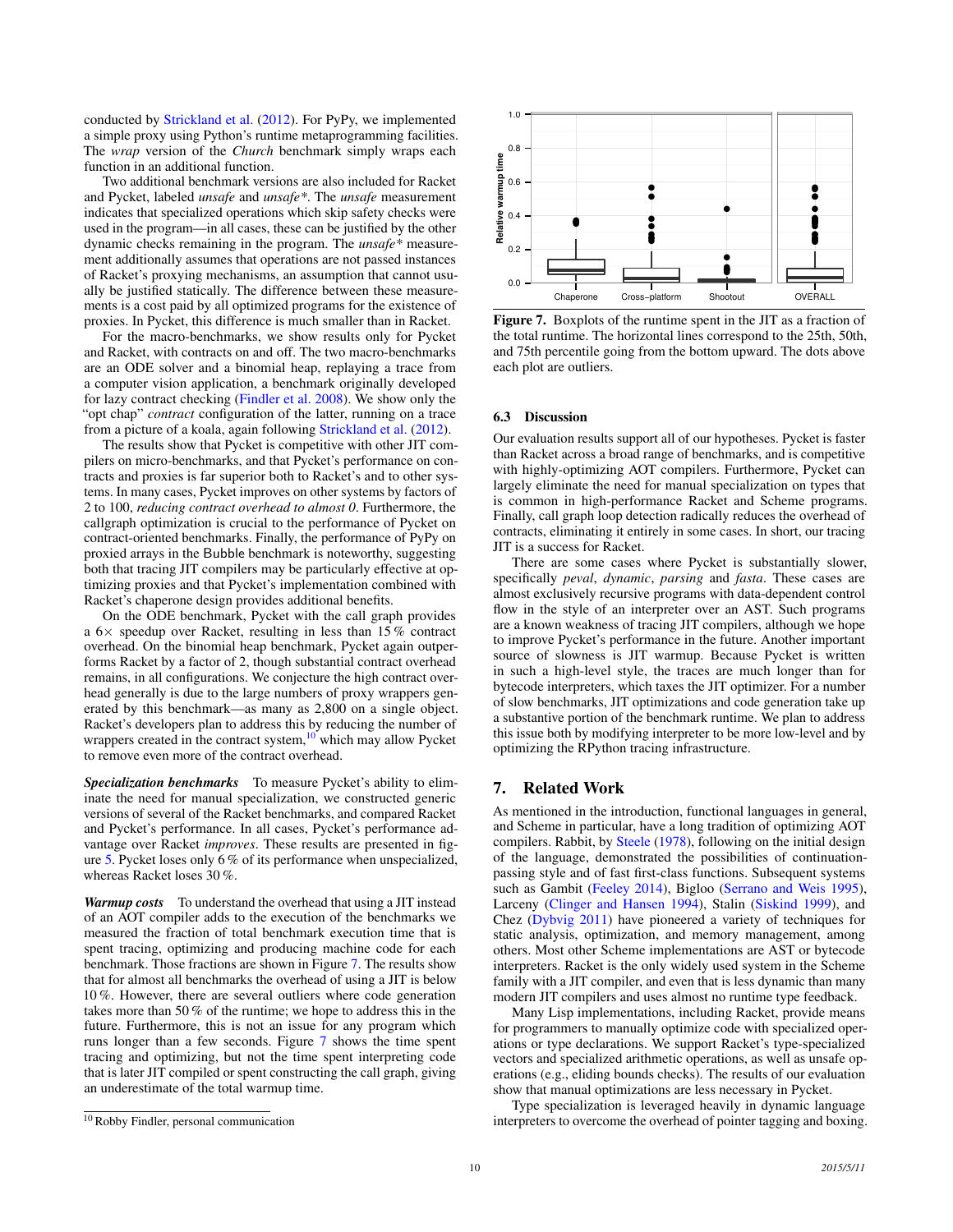There are two methods for generating type specialized code in the context of a JIT compiler: type inference and type feedback. Both methods have potential drawbacks; [Kedlaya et al.](#page-11-29) [\(2013\)](#page-11-29) explored the interaction between type feedback and type inference, using a fast, up front type inference pass to reduce the subsequent costs of type feedback. The performance impact of type information was studied in the context of ActionScript [\(Chang et al.](#page-11-30) [2011\)](#page-11-30). Firefox's Spidermonkey compiler also uses a combination of type inference and type specialization [\(Hackett and Guo](#page-11-31) [2012\)](#page-11-31).

In contrast, Pycket solely makes use of type specialization, which is a direct outcome of tracing. The RPython JIT has no access to type information of the Racket program aside from the operations recorded by the tracer during execution: a consequence of the JIT operating at the meta-level. In terms of type specialization, container strategies improve the effectiveness of type specialization by exposing type information about the contents of homogeneous containers to the tracer.

JIT compilation has been extensively studied in the context of object-oriented, dynamically typed languages [\(Aycock](#page-10-9) [2003\)](#page-10-9). For Smalltalk-80, [Deutsch and Schiffman](#page-11-32) [\(1984\)](#page-11-32) developed a JIT compiler from bytecode to native code. [Chambers et al.](#page-10-10) [\(1989\)](#page-10-10) explored using type specialization and other optimizations in Self, a closely-related language. Further research on Self applied more aggressive type specialization [\(Chambers and Ungar](#page-10-11) [1991\)](#page-10-11).

With the rise in popularity of Java, JIT compilation became a mainstream enterprise, with a significant increase in the volume of research. The Hotspot compiler [\(Paleczny et al.](#page-11-0) [2001\)](#page-11-0) is representative of the Java JIT compilers. JIT compilation has also become an important topic in the implementation of JavaScript (see for example (Hölttä  $2013$ ) and thus a core part of modern web browsers. For strict functional languages other than Scheme, such as OCaml, JIT compilers exist [\(Starynkevitch](#page-11-34) [2004;](#page-11-34) [Meurer](#page-11-35) [2010\)](#page-11-35), however, the AOT compilers for these languages are faster.

[Mitchell](#page-11-36) [\(1970\)](#page-11-36) introduced the notion of *tracing JIT compilation*, and [Gal et al.](#page-11-17) [\(2006\)](#page-11-17) used tracing in a Java JIT compiler. The core idea of meta-tracing, which is to trace an interpreter running a program rather than a program itself, was pioneered by [Sullivan](#page-11-37) [et al.](#page-11-37) [\(2003\)](#page-11-37) in DynamoRIO. Since then, [Gal et al.](#page-11-1) [\(2009\)](#page-11-1) devel-oped a tracing JIT compiler for JavaScript, TraceMonkey. LuaJIT<sup>[11](#page-10-12)</sup> is a very successful tracing JIT compiler for Lua. Further work was done by [Bebenita et al.](#page-10-2) [\(2010\)](#page-10-2) who created a tracing JIT compiler for Microsoft's CIL and applied it to a JavaScript implementation in C#. These existing tracing systems, as well as PyPy and other RPython-based systems, differ from Pycket in several ways. First, they have not been applied to functional languages, which presents unique challenges such as first-class control, extensive use of closures, proper tail calls, and lack of explicit loops. Second, these systems all operate on a lower-level bytecode than Pycket's CEK machine, placing less burden on the optimizer. Third, few AOT compilers exist for these languages, making a head-to-head comparison difficult or impossible.

[Schilling](#page-11-38) [\(2013,](#page-11-38) [2012\)](#page-11-39) developed a tracing JIT compiler for Haskell based on LuaJIT called *Lambdachine*. Due to Haskell's lazy evaluation, the focus is quite different than ours. One goal of Lambdachine is to achieve deforestation [\(Wadler](#page-11-40) [1988;](#page-11-40) [Gill et al.](#page-11-41) [1993\)](#page-11-41) by applying allocation-removal techniques to traces.

There were experiments with applying meta-tracing to a Haskell interpreter written in RPython [\(Thomassen](#page-11-42) [2013\)](#page-11-42). The interpreter also follows a variant of a high-level semantics [\(Launchbury](#page-11-43) [1993\)](#page-11-43) of Core, the intermediate representation of the GHC compiler. While the first results were promising, it supports a very small subset of primitives leading to limited evaluation. It is unknown how well meta-tracing scales for a realistic Haskell implementation.

# 8. Conclusion

Pycket is a young system—it has been under development for little more than a year, yet it is competitive with the best existing AOT Scheme compilers, particularly on safe, high-level, generic code, while still supporting complex features such as first-class continuations. Furthermore, Pycket is much faster than any other system on the indirections produced by contracts, addressing a widely noted performance problem, and making safe gradual typing a possibility in more systems.

The implementation of Pycket provides two lessons for JITs for functional languages. First, the issue of finding and exploiting loops requires careful consideration—explicit looping constructs in imperative languages make the tracer's life easier. Second, once this issue is addressed, conventional JIT optimizations such as strategies are highly effective in the functional context.

Our success in obtaining high performance from the CEK machine suggests that other high-level abstract machines may be candidates for a similar approach. Often language implementations sacrifice the clarity of simple abstract machines for lower-level runtime models—with a meta-tracing JIT such as RPython, the high-level approach can perform well. More generally, Pycket demonstrates the value of the RPython infrastructure [\(Marr et al.](#page-11-44) [2014\)](#page-11-44): We have built in one year and 12,000 LOC a compiler competitive with existing mature systems. We encourage other implementors to consider if RPython can provide them with the same leverage.

*Acknowledgements* Bolz is supported by the EPSRC *Cooler* grant EP/K01790X/1. Siek is supported by NSF Grant 1360694. We thank Anton Gulenko for implementing storage strategies.

#### References

- <span id="page-10-4"></span>A. Appel and D. MacQueen. Standard ML of New Jersey. In J. Maluszyński and M. Wirsing, editors, *Programming Language Implementation and Logic Programming*, volume 528 of *Lecture Notes in Computer Science*, pages 1–13. Springer Berlin Heidelberg, 1991.
- <span id="page-10-6"></span>H. Ardö, C. F. Bolz, and M. Fijakowski. Loop-aware optimizations in PyPy's tracing JIT. In *Proceedings of the 8th Symposium on Dynamic Languages*, DLS '12, pages 63–72, New York, NY, USA, 2012. ACM.
- <span id="page-10-9"></span>J. Aycock. A brief history of just-in-time. *ACM Comput. Surv.*, 35(2):97–113, June 2003.
- <span id="page-10-1"></span>V. Bala, E. Duesterwald, and S. Banerjia. Dynamo: A transparent dynamic optimization system. In *Proceedings of the ACM SIGPLAN 2000 Conference on Programming Language Design and Implementation*, PLDI '00, pages 1–12, New York, NY, USA, 2000. ACM.
- <span id="page-10-2"></span>M. Bebenita, F. Brandner, M. Fahndrich, F. Logozzo, W. Schulte, N. Tillmann, and H. Venter. SPUR: A trace-based JIT compiler for CIL. In *Proc. OOPSLA*, pages 708–725, 2010.
- <span id="page-10-5"></span>C. F. Bolz and L. Tratt. The impact of meta-tracing on VM design and implementation. *Science of Computer Programming*, 2013.
- <span id="page-10-0"></span>C. F. Bolz, A. Cuni, M. Fijakowski, and A. Rigo. Tracing the meta-level: PyPy's tracing JIT compiler. In *Proc. ICOOOLPS*, pages 18–25, 2009.
- <span id="page-10-7"></span>C. F. Bolz, A. Cuni, M. Fijakowski, M. Leuschel, S. Pedroni, and A. Rigo. Allocation removal by partial evaluation in a tracing JIT. *Proc. PEPM*, pages 43–52, 2011.
- <span id="page-10-8"></span>C. F. Bolz, L. Diekmann, and L. Tratt. Storage strategies for collections in dynamically typed languages. In *Proc. OOPSLA*, pages 167–182, 2013.
- <span id="page-10-3"></span>C. F. Bolz, T. Pape, J. G. Siek, and S. Tobin-Hochstadt. Meta-tracing makes a fast Racket. In *Workshop on Dynamic Languages and Applications*, 2014.
- <span id="page-10-11"></span>C. Chambers and D. Ungar. Iterative type analysis and extended message splitting: optimizing dynamically-typed object-oriented programs. *Lisp Symb. Comput.*, 4(3):283–310, 1991.
- <span id="page-10-10"></span>C. Chambers, D. Ungar, and E. Lee. An efficient implementation of SELF a dynamically-typed object-oriented language based on prototypes. In *Proc. OOPSLA*, pages 49–70, 1989.

<span id="page-10-12"></span><sup>11</sup> <http://luajit.org>